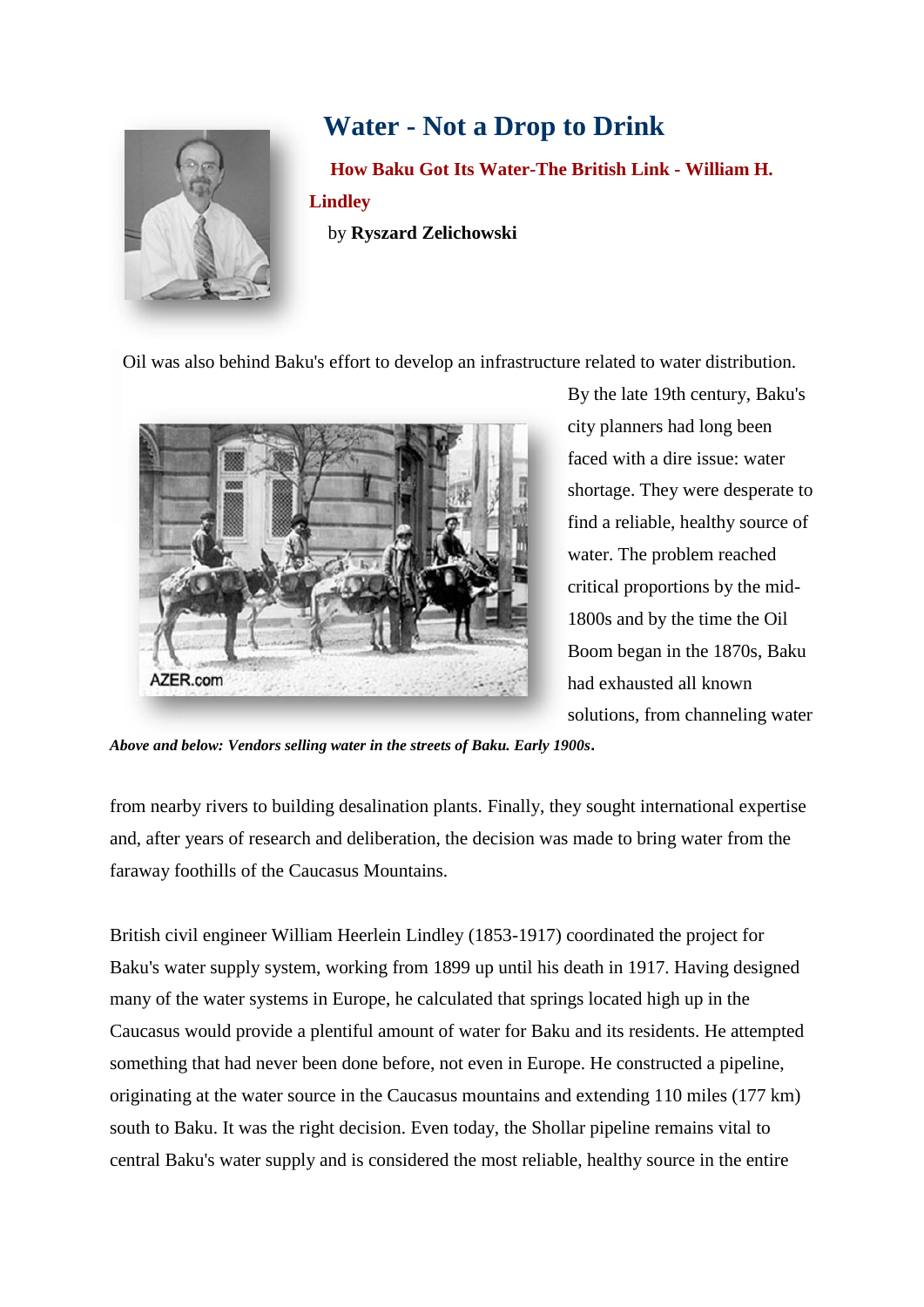city.

Dr. Ryszard Zelichowski, a Polish historian, was researching the relationship between hygiene and city engineering in 19th-century Warsaw when he discovered that the major water supply `and sewage systems had been designed by British engineer William Lindley (1808-1900). Through extensive research, he learned of the eldest son's connection with waterworks in Baku.



Zelichowski's study is, in fact, part of a growing body of literature referred to as "Euro-Biography". His research identifies two major trends in Victorian engineering: (1) the incredible progress made by Western civilization, thanks to the ingenuity of these engineers in designing filtration systems for drinking water and in creating indoor plumbing, and (2) the profound legacy of these engineers as the first "true" Europeans who became deeply engaged in multiculturalism for the benefit of the entire region. In today's lingo, we might have called them "Engineers Without Borders".

Here Zelichowski describes Baku's struggles to find a reliable, sufficient water supply, which Lindley himself described as "one of the most challenging projects he ever undertook in his entire life."

On January 28, 1899, the Baku Commission for Water Supply informed the provincial Baku Duma (Russian for "parliament") that it was seeking a project to provide a sewage and water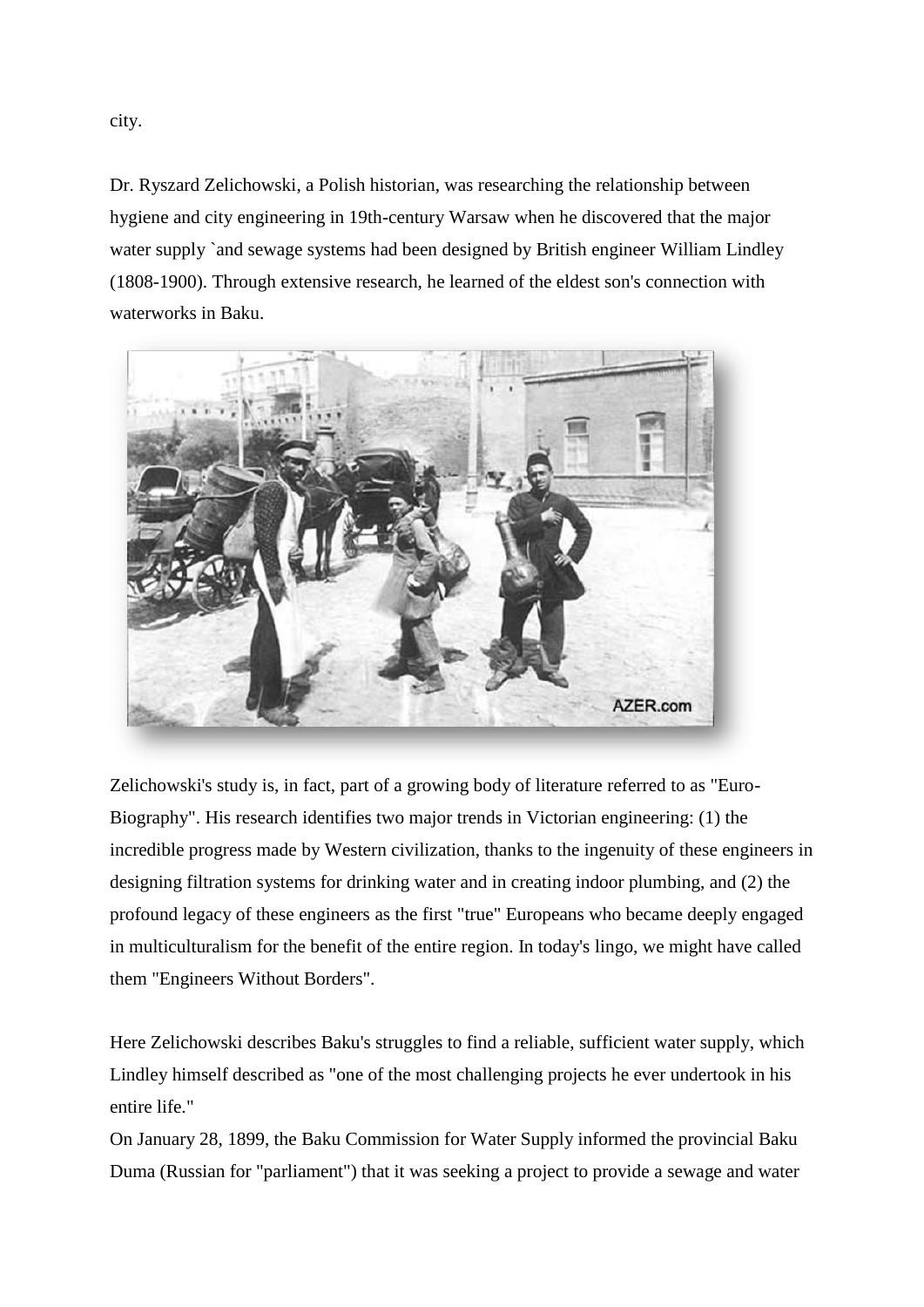supply system for the city. This water supply system would use the vast resources of water from the Samur and Kur rivers, enough to supply the city with 3 million buckets of water per day.

With that goal in mind, the Commission applied to three different European civil engineers; one of them was William Heerlein Lindley (1853-1917). Lindley and his family were known throughout Europe for their feats of civil engineering. After beginning their activities in Germany, they had expanded to more than 30 cities in Central and Eastern Europe. Lindley responded to the Duma's letter on June 3, 1899. Accepting his conditions, the Duma sent a cable inviting him to come to Baku as soon as possible. Lindley arrived in October and stayed there for two months.



*Shollar Water Early 1900s. Laying of the water pipes through Balakhan (now Fizuli) street.*

During his visit, he went to the countryside to examine the geological structure of the surroundings of Baku. He found that the Kur River had the best water resources and was most suitable for supplying the city. Unfortunately, it was 120 km from Baku, in land that was densely populated. A project that connected to the Kur River would require a sophisticated, expensive system for transporting and filtering the water.

## **Shollar Springs**

When Lindley reported his findings to the Duma on December 18, 1899, he suggested the possibility of getting water from the Caucasus mountains, especially the area of the Gusar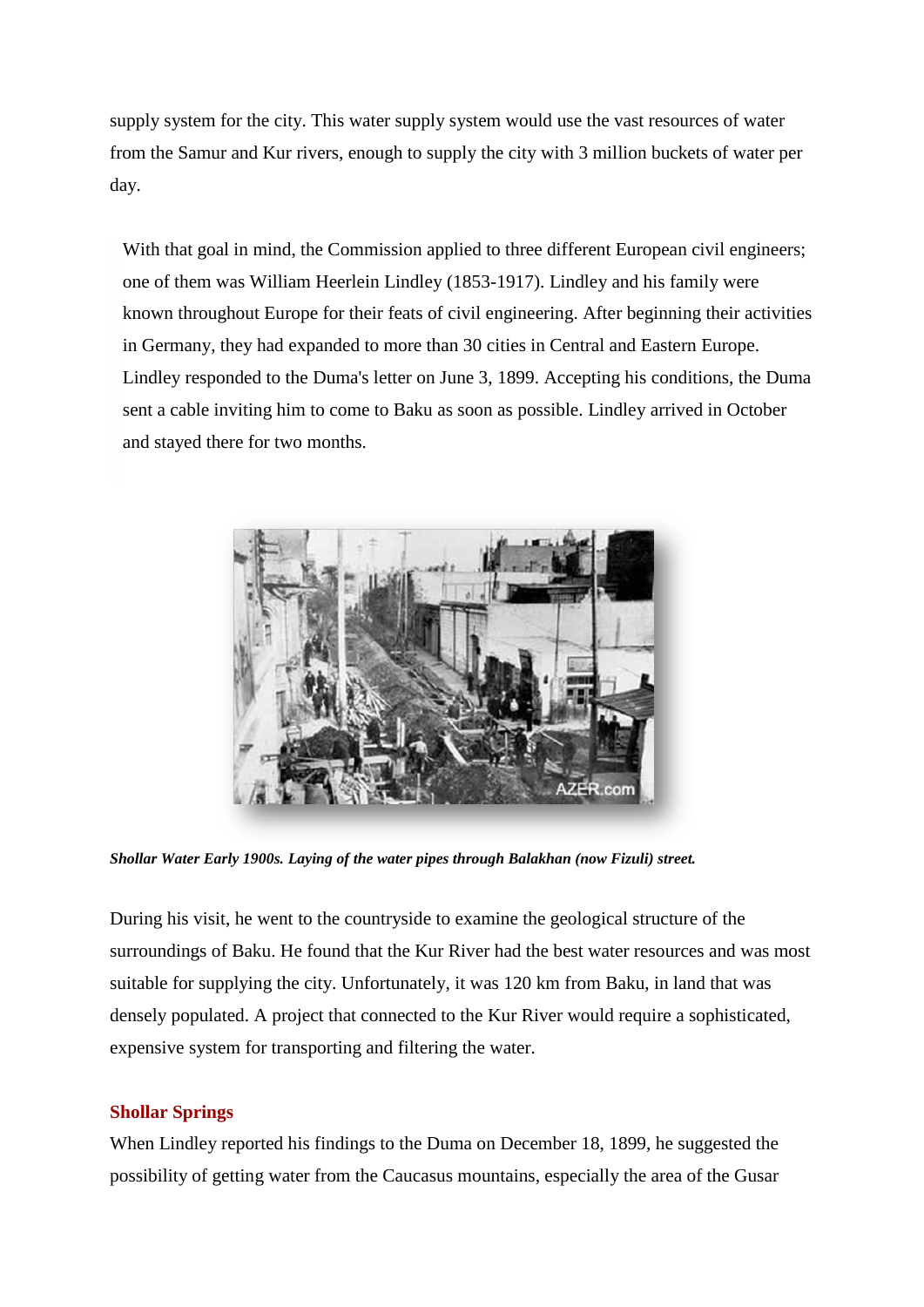river and the Gil forest. Assisted by a detachment of Cossacks, he had visited two springs called Shollar and Fersali. There he had found a large quantity of pure water that would meet the current, and, what he thought would be the future, needs of Baku. Since the springs originated at a high elevation, the water could flow for 40 km due to the sheer force of gravity.

Lindley's next visit to Baku was in May 1901. After a well-prepared, professional lecture to the members of Duma, he convinced the government to let him proceed with the project. On June 23, 1901, the contract was ratified. For the entire design and execution of the waterworks, Lindley was offered the handsome sum of 35,000 rubles. Of this amount, 25,000 rubles had been offered by Azerbaijani oil baron and philanthropist Haji Zeynalabdin Taghiyev (1823-1924).

Lindley's project was scheduled to begin on January 1, 1902. In the meantime, city mayor A. I. Novikov embarked on a long journey to Western Europe to visit the water supply enterprise in Frankfurt, Germany, which had been designed and supervised by Lindley and his father, William Lindley (1808-1900). After visiting the water plant, Novikov became a strong admirer of the spring intake. When he returned to Baku, he insisted that Lindley include both underground and spring intakes in his water supply project.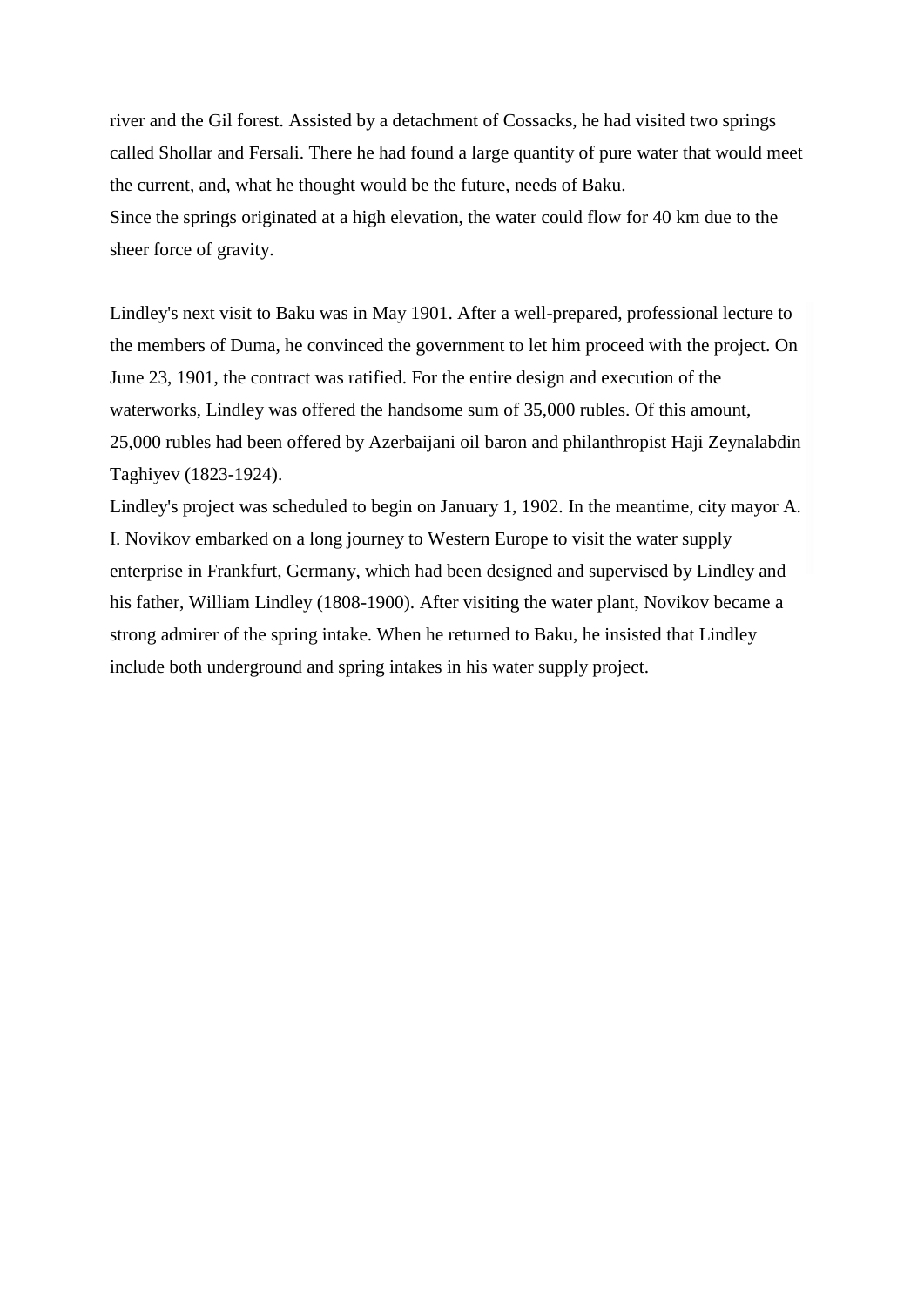

By the autumn of 1903, two of Lindley's representatives had arrived in Baku with the plans for the final project in their hands. The pipeline would tap the Kur and Samur rivers, with intakes located at a distance of 125 and 170 km from Baku. Formalities concerning the contract were completed on October 23 that year. Drilling works were assigned to a French company, under Lindley's supervision. At last, the real work began on January 3, 1904.

#### **Revolution Slows Work**

The revolutionary events in Russia (1905-1907) had a negative impact on the waterworks project in Baku, causing it to be delayed. This revolution is often recognized as the first revolution of the industrial era in Europe. It began on the so-called "Bloody Sunday" in St. Petersburg (January 22, 1905) and resulted in a wave of solidarity strikes sweeping through the industrial regions of the Empire. The impact was not felt in Baku until 1906, when the second wave of revolutionary action by soldiers and sailors took place. These events in June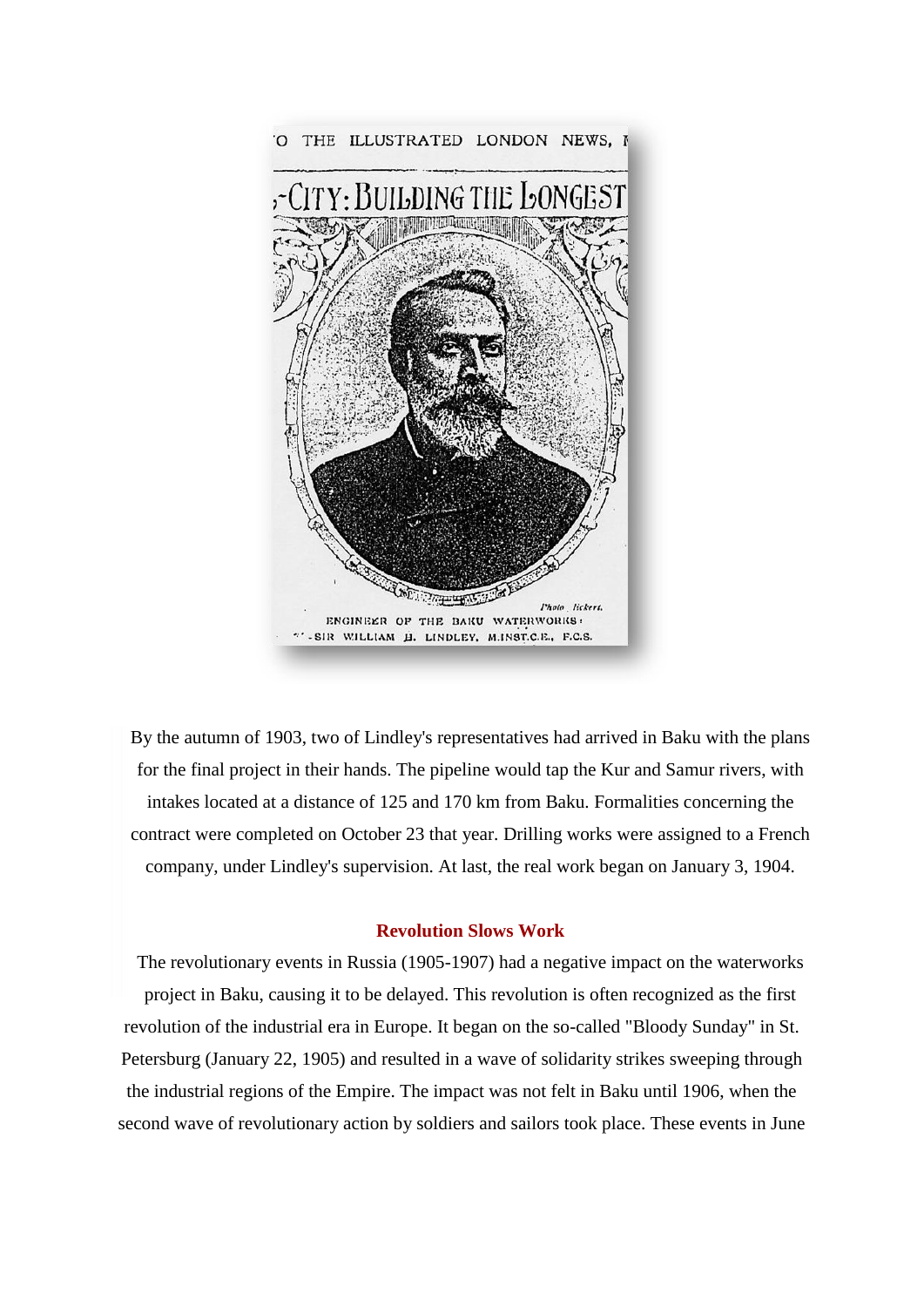## 1907 let to the dissolution of Russia's Second State Duma.



**Pipeline for Shollar Water brought water from the Caucasus mountains, 170 km from Baku. Made of porcelain, it was the longest water pipeline for its time in Europe or Russia. Completed 1917.**

At the time, the Duma journal "Izvestia Bakinskoy Gorodskoy Dumy" stated: "The bloody events in Baku entirely paralyzed the economy, stopping work on the city's water supply." Only after N. V. Rayevsky was appointed as the new city leader in 1908 was Lindley able to resume work once again.

In the meantime, Baku's problems grew more acute. Outbursts of cholera in 1907, 1908, 1909 and 1910 spread fear among the populace. These outbreaks were related to the poor quality of the water supply and sewage system. Baku residents had even developed two different words for good water and bad water. Lindley reported that they called the impure water "gara su" (literally, black water) and the pure water "agh su" (white water).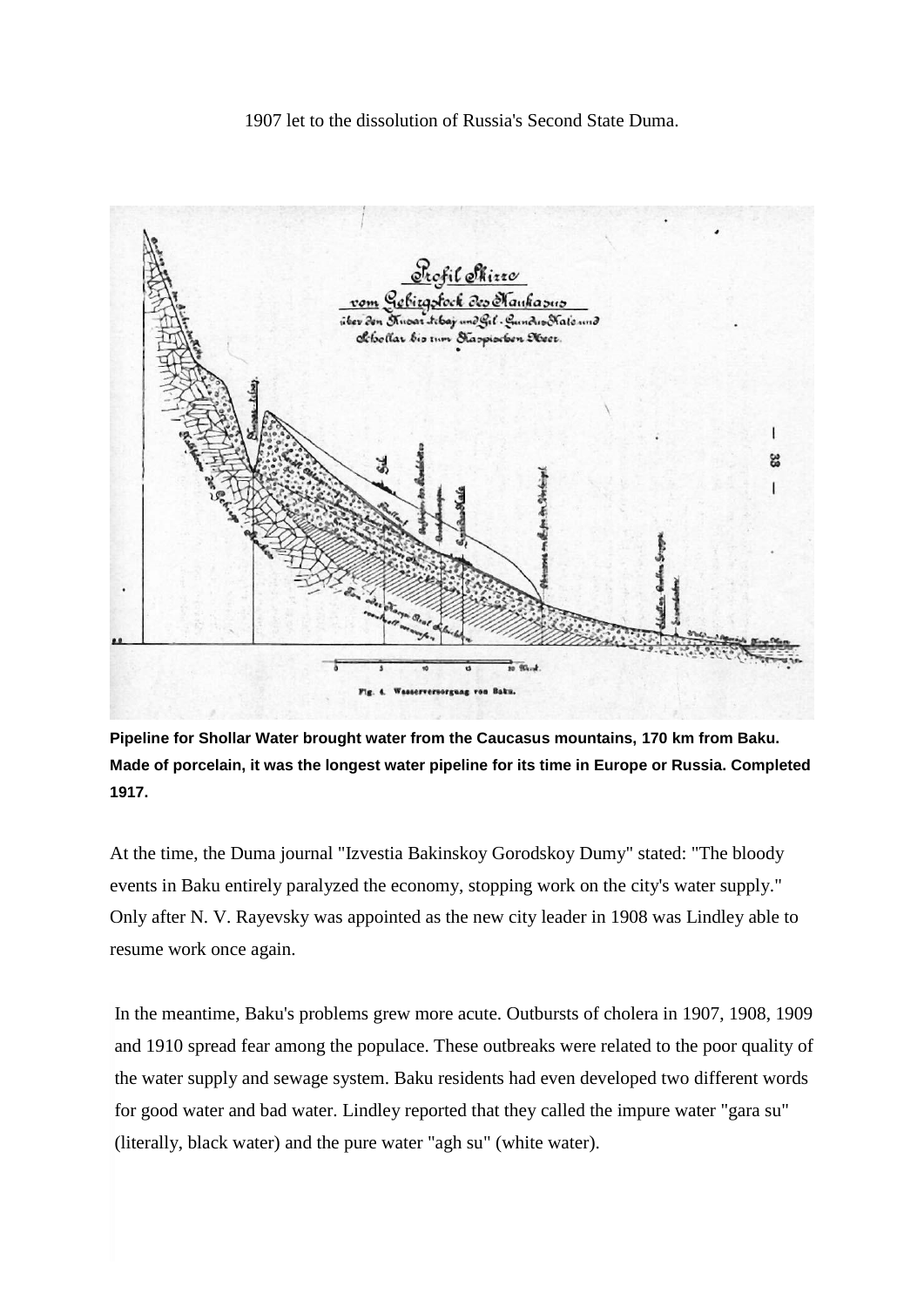### **Biggest project**

Lindley often spoke about the difficulties of fulfilling such a major project to supply Baku with water. He is reported as saying, "In Western Europe alone, I have carried out water-pipe and sewerage constructions in 35 cities. But I have never had to deal with a work of such technical grand scale and difficulty as the construction of this water pipe."

The 1912 edition of Illustrated London News praised Lindley's achievements in an article entitled, "Water for a Great Oil City: Building the Longest Conduit in Europe": "The construction of reservoirs and a conduit for the supply of water to the city of Baku constitutes an engineering feat without parallel not only in Russia but also in Europe. It is the scheme designed by and being carried out under the direction of Sir William H. Lindley, M.Inst.C.E., F.C.S., whose works during the last 40 years have made his name famous throughout almost every country on the Continent.Construction of the Baku Waterworks will form an engineering feat, consisting as it does of the making and laying of a conduit over a distance of 110 miles (the longest pipeline in Europe) at the hitherto unprecedented rate of one mile per week. The pipeline will be large enough for a man to walk through, and is guaranteed to convey 25 tons per meter, as a minimum load."

Despite the onset of World War I, work on the pipeline continued. The demand for water in the city grew steadily as well.

According to the Duma journal, Lindley paid his last visit to Baku in January 1916. On January 18, he delivered a lecture on the prospect of supplying the industrial regions of Binagadi and Surakhani with water from the Shollar intake. During that visit, the city of Baku granted him honorary citizenship. This was the last document that confirms anything about the journey of Sir William H. Lindley to what was then a remote part of the Russian Empire. News from the frontlines, then the Bolshevik Revolution, meant the end of the world that he knew. Lindley passed away peacefully in December 1917, of a stroke, in his home in London, at the age of 64. Today the Shollar water system is still considered to be the best water source for central Baku both because of its superior quality and dependability of distribution.

For more information about the Shollar water pipeline, see ["Shollar Water: A Century Later"](http://www.azer.com/aiweb/categories/magazine/73_folder/73_articles/73_shollar.html) in [AI 7.3](http://www.azer.com/aiweb/categories/magazine/73_folder/73_articles/73_index.html) (Autumn 1999). SEARCH at **AZER.com.**